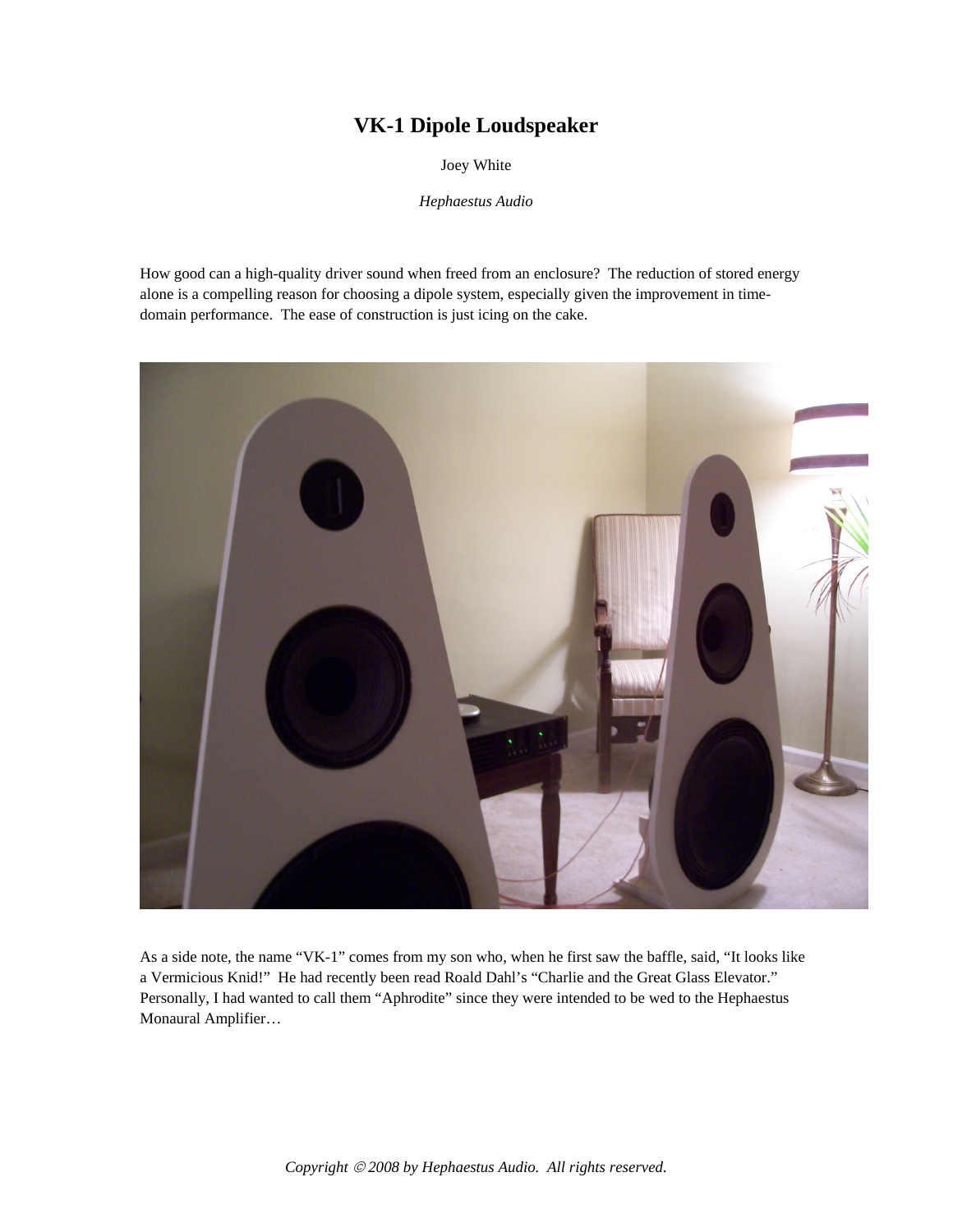## **Notes on the Design**

- The tweeter and midrange are spaced further apart than the typical recommendation of no more than one wavelength of the crossover frequency
	- o It has been suggested that some vertical extension of the drivers may be needed to produce a believable image
- The baffle is  $\frac{1}{2}$ " MDF with a height of 48", top radius of 6", and bottom radius of 12"
- The amplifier is an 8 x 250W switching amplifier with DSP
	- o Two channel pairs are bridged to drive the woofers
- The CD player is a cheap one from Target (yes, life is full of inconsistencies...)

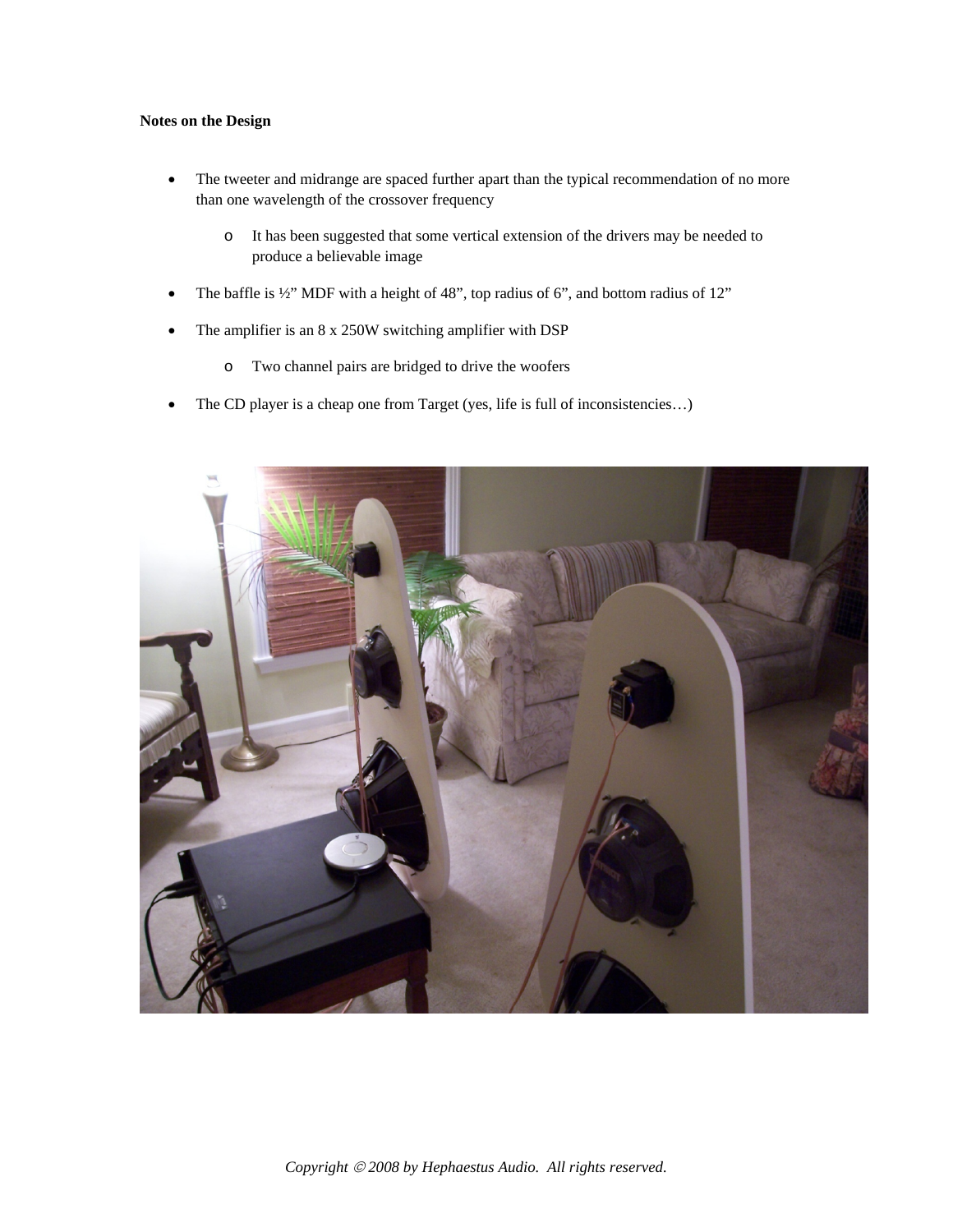# **Drivers Used**

## **Tweeter**

*Aurum Cantus G2Si aluminum ribbon tweeter* 

Aluminum ribbon tweeters are often perceived as superior to dome or compression types of high-frequency drivers. Measurement of typical parameters does not tend to support this, however it is a reality that drivers with characteristics similar to the frequency range they are intended to reproduce tend to sound the most natural: for example, a "light and airy" tweeter versus a "heavy and powerful" woofer.

## Midrange

*Eminence Lil' Buddy 10" hemp cone driver*

This midrange was selected primarily for the paper former and the hemp cone. The goal was to use a very "musical" driver for the midrange that did not require any special attention outside of the passband.

#### Woofer

*Eminence Sigma Pro-18A 18" paper cone driver* 

This driver represents tremendous value. It boasts a very large diaphragm, a good Xmax, and a large magnet – all for a very modest price. It is usually difficult to beat Eminence for cost-to-performance.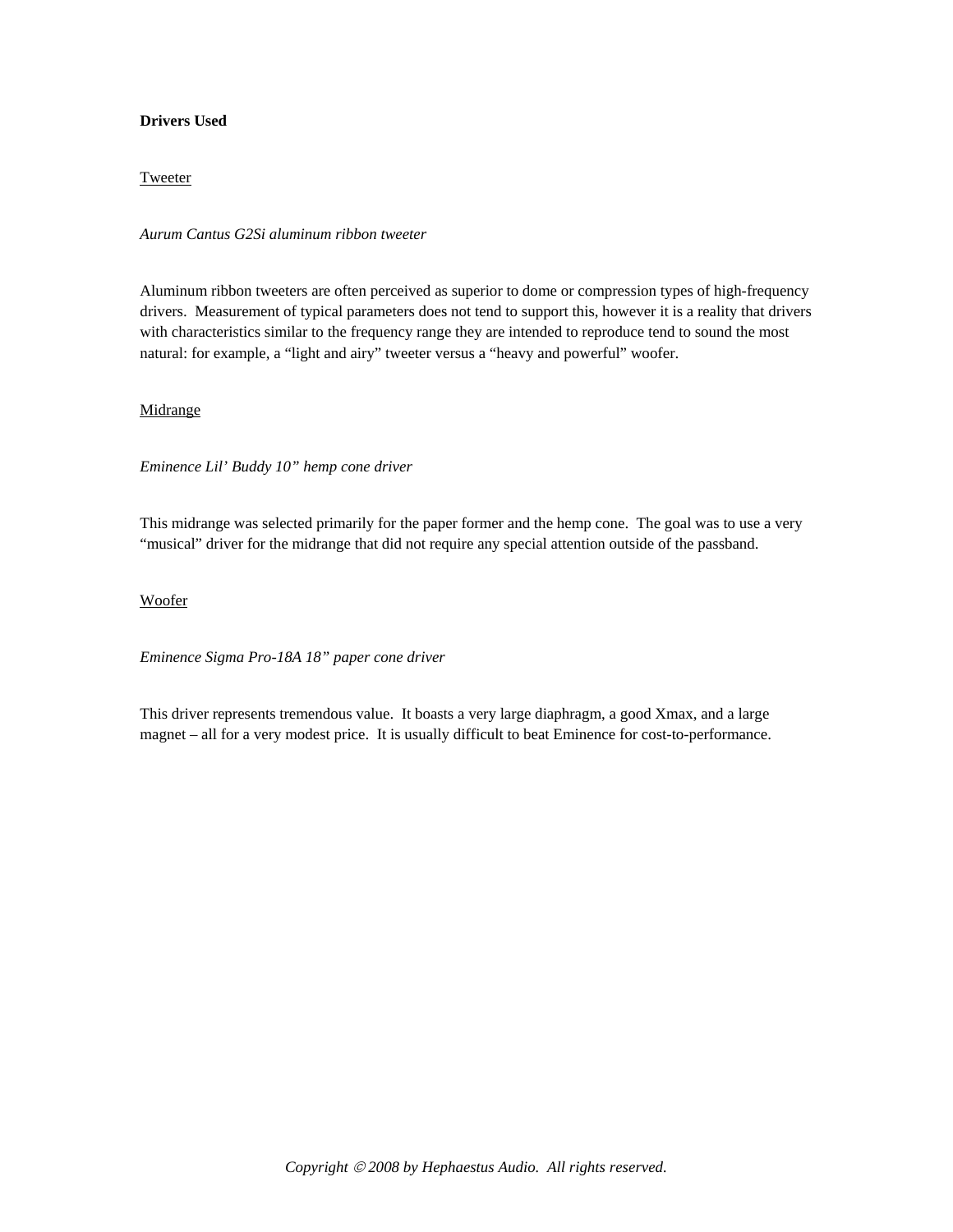## **DSP Settings**

The DSP settings were adjusted to give as flat of a measured response as possible, without going overboard with processing. It was found subjectively that the system sounded better when the midrange was allowed to roll off naturally, rather than using a low-pass filter at 2kHz. This was the case even when the measured response was still very flat. It could be the result of "euphonic" distortion from the upper end of the response, or perhaps it simply aids with driver integration.

Overall

800Hz; +6dB; 1-octave parametric EQ *Correction of dipole "null"* 15kHz; +6dB; 1-octave parametric EQ *Correction of ribbon tweeter response*

### Tweeter

 $2kHz$ ;  $8<sup>th</sup>$ -order; Linkwitz-Riley high-pass 26dB net gain; normal polarity

### **Midrange**

200Hz; 8<sup>th</sup>-order; Linkwitz-Riley high-pass 14dB net gain; normal polarity

### Woofer

 $20Hz$ ;  $8<sup>th</sup>$ -order; Linkwitz-Riley high-pass 200Hz; 8<sup>th</sup>-order; Linkwitz-Riley low-pass 20Hz;  $+15dB$ ; 1<sup>st</sup>-order L-shelf *Compensation for dipole rolloff* 20Hz; +15dB; 1<sup>st</sup>-order L-shelf *Compensation for low Qts of woofer* 20dB net gain; normal polarity